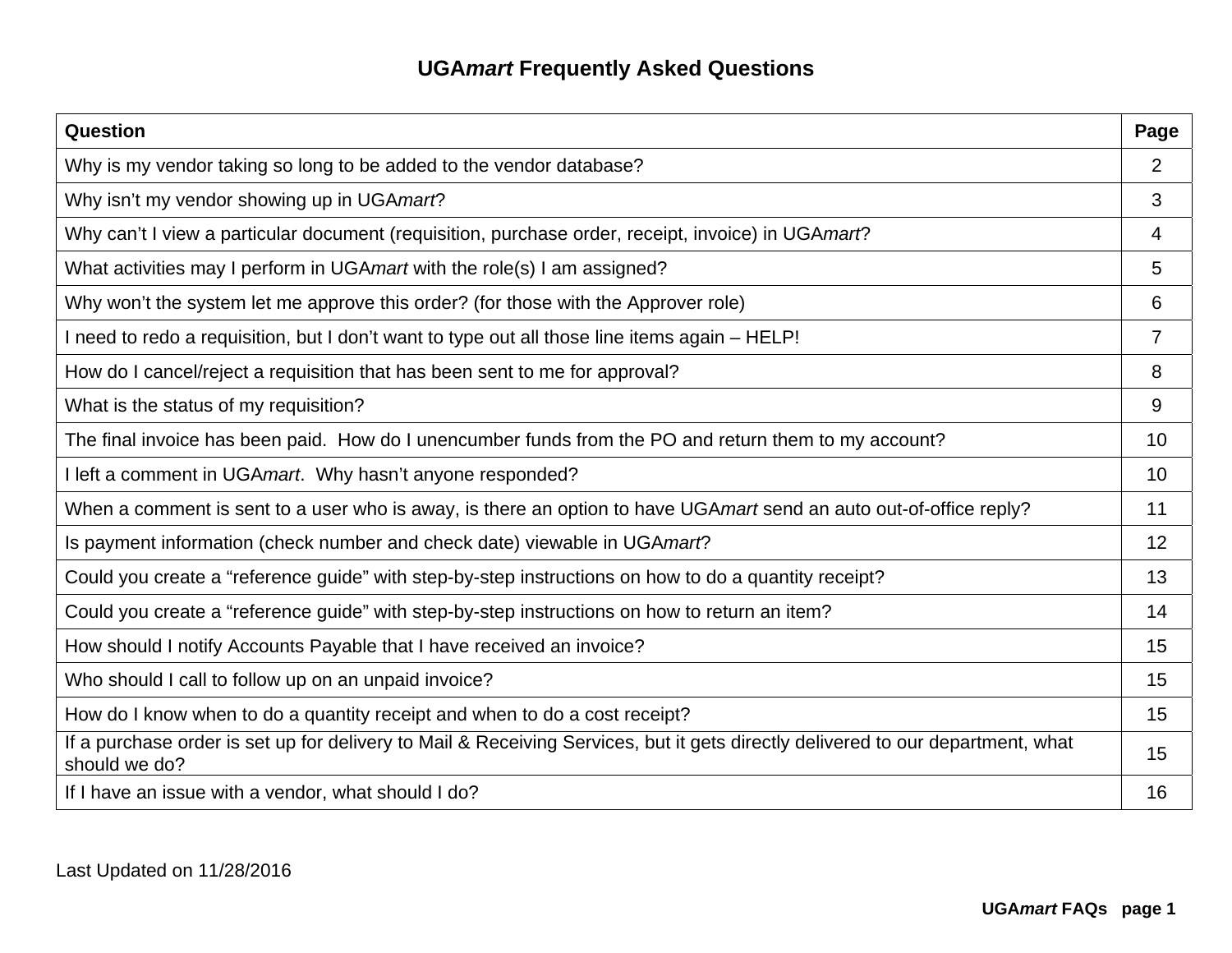## **Why is my vendor taking so long to be added to the vendor database?**

Procurement and Accounts Payable share the vendor database and work closely together when adding new vendors and making changes to existing ones. It is important for users to know when to contact Procurement and when to contact Accounts Payable regarding vendors.

Accounts Payable handles the payment side of vendors. So, when a check request needs to be done immediately, new vendor forms should be sent to Accounts Payable at vendor@uga.edu. The vendor will be entered faster when you have a pending check request and you send the completed form to Accounts Payable for processing.

Procurement handles the purchase order side of vendors. So, when a purchase requisitions needs to be done immediately, new vendor forms should be sent to Procurement. The vendor will be entered faster when you have a pending purchase requisition and you send the completed form to Procurement for processing. Vendor Profile Forms should be emailed directly to Christy Bailey at christym@uga.edu, or a member of the Procurement staff.

Helpful Hint: Check Requests = Accounts Payable Purchase Requisitions/Orders = Procurement

We appreciate that some purchase requisitions are emergencies and/or simply that you would rather not wait for a vendor to be entered before initiating your purchase requisition. When this is the case, please use **Vendor TBD via Bid** as your vendor for your non-catalog items. You'll find this "vendor" using the same search method you would for other vendors:

| <b>Non-Catalog Item</b>  |                                    |                              |                                |                                                                                                              |          |                          |                                 |
|--------------------------|------------------------------------|------------------------------|--------------------------------|--------------------------------------------------------------------------------------------------------------|----------|--------------------------|---------------------------------|
| <b>Enter Vendor</b>      | vendon<br><b>CONTRACT SECURITY</b> | Vendor TBD via Bid           |                                | Type "vendor" in the Enter Vendor field and UGAmart<br>will auto populate with the Vendor TBD via Bid option |          |                          |                                 |
| <b>Item Description</b>  |                                    | Catalog/SKU<br><b>Number</b> | <b>Product Size (optional)</b> |                                                                                                              | Quantity | Price<br><b>Estimate</b> | Packaging (UOM) Unit of Measure |
|                          |                                    |                              |                                |                                                                                                              |          |                          | EA - Each                       |
| 254 characters remaining | expand   clear                     |                              |                                |                                                                                                              |          |                          |                                 |
|                          |                                    |                              |                                | Save and Add Another<br>Save and Close                                                                       |          | <b>Close</b>             |                                 |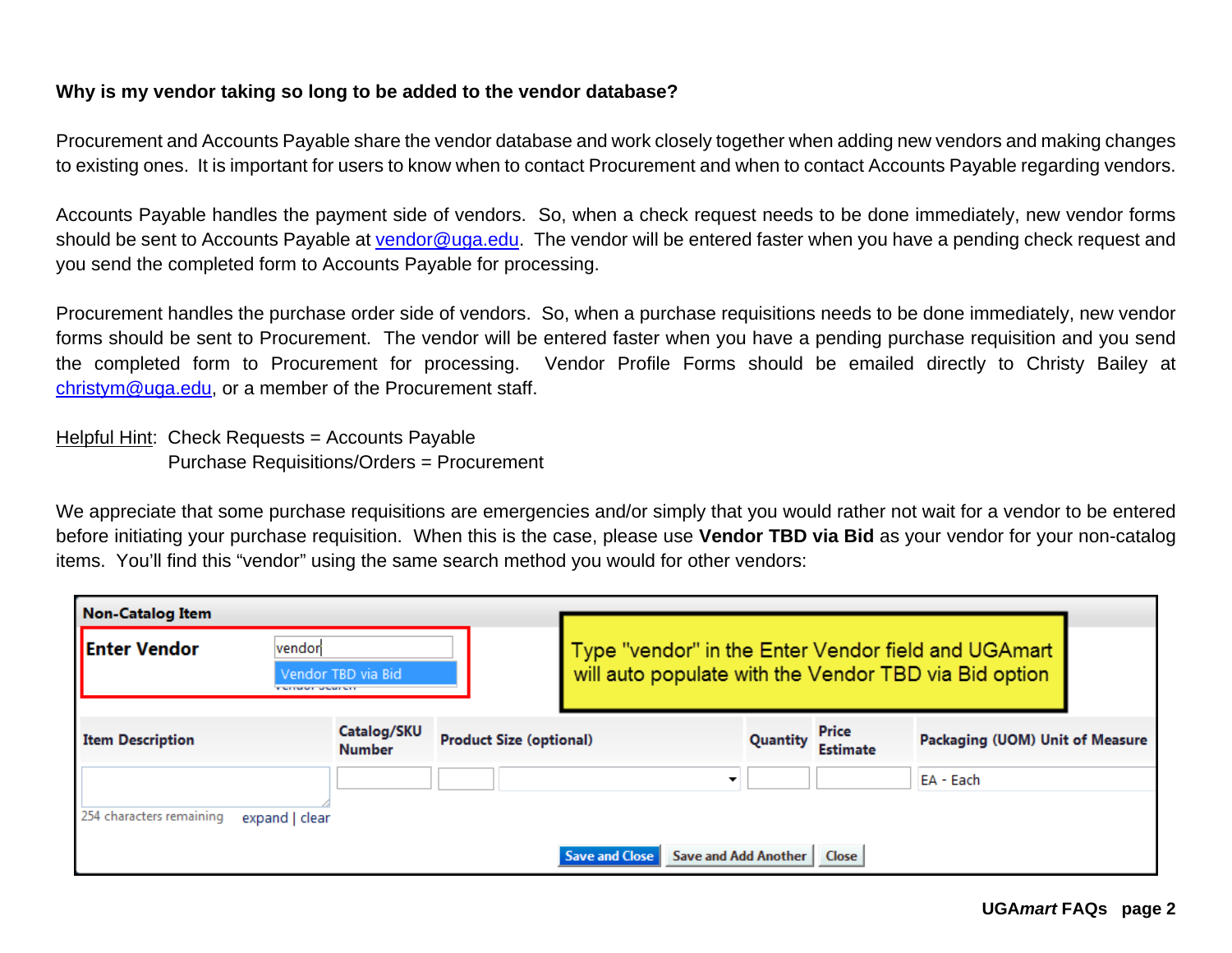### **Why isn't my vendor showing up in UGA***mart***?**

A vendor will only be added to UGAmart when a UGA Vendor Profile Form has been completed by the vendor that includes a purchase order address, and either a fax number or email address where a vendor would like a purchase order sent. Further, the vendor MUST accept purchase orders in order to be added to UGAmart. This is indicated on the form by checking "Yes" to the question:

| Please provide your Legal Business Name as used on your Tax Return<br>Legal Business Name*: | FEI /EIN#<br>$\overline{\phantom{a}}$ |
|---------------------------------------------------------------------------------------------|---------------------------------------|
| D/B/A Name:                                                                                 | SSN#                                  |
| Do you or your company accept purchase orders<br>Yes                                        | 1 NO                                  |
| Purchase Order<br>Address                                                                   | City<br>ST<br>Zip                     |
| Purchase Order<br>e-Mail                                                                    | Purchase Order Fax #                  |

Some companies only provide copy of a W-9 tax form - this alone is not sufficient for UGAmart. If only a W-9 can be provided, and a Vendor Profile Form cannot be filled out, the company must also submit, in writing: 1) confirmation that they will accept a purchase order; 2) a fax number or email address where a purchase order can be sent; and 3) the purchase order mailing address so Procurement may correctly address the electronic copy of the purchase order.

| <b>Welcome Vendor!</b>                                                                                                                                          |                                                                                                                                                                                                                                                                                                                                                                                                                                                                                                                                                                                                                                                              |
|-----------------------------------------------------------------------------------------------------------------------------------------------------------------|--------------------------------------------------------------------------------------------------------------------------------------------------------------------------------------------------------------------------------------------------------------------------------------------------------------------------------------------------------------------------------------------------------------------------------------------------------------------------------------------------------------------------------------------------------------------------------------------------------------------------------------------------------------|
| electronic form can not be completed please complete the form found at the University of Georgia Accounts Payable web site and fax to 706-542-6767.<br>web site | In order to comply with various Federal and State reporting requirements regarding the collection and reporting of correct taxpayer identification numbers (TIN), the University of Georgia Procurement and Accounts<br>Payable departments require individuals, companies, and organizations that anticipate receipt of a purchase order or a payment from the University of Georgia to submit a vendor profile form. If for some reason the<br>If you are already a recipient of purchase orders or payments from the University of Georgia and need to update your vendor profile please use the form found at the University of Georgia Accounts Payable |
| A vendor profile form is needed only one time for each vendor paid by the University.<br><b>Business Type</b>                                                   | This is the screen vendors see when using the online<br>process for registering to do business with UGA.                                                                                                                                                                                                                                                                                                                                                                                                                                                                                                                                                     |
| Do you (individuals) or your company accept Purchase orders ?<br>Next<br>Reset                                                                                  | Answering "Yes" to accepting purchase orders will then prompt the<br>vendor to provide the required data: Address, and a Fax or Email                                                                                                                                                                                                                                                                                                                                                                                                                                                                                                                        |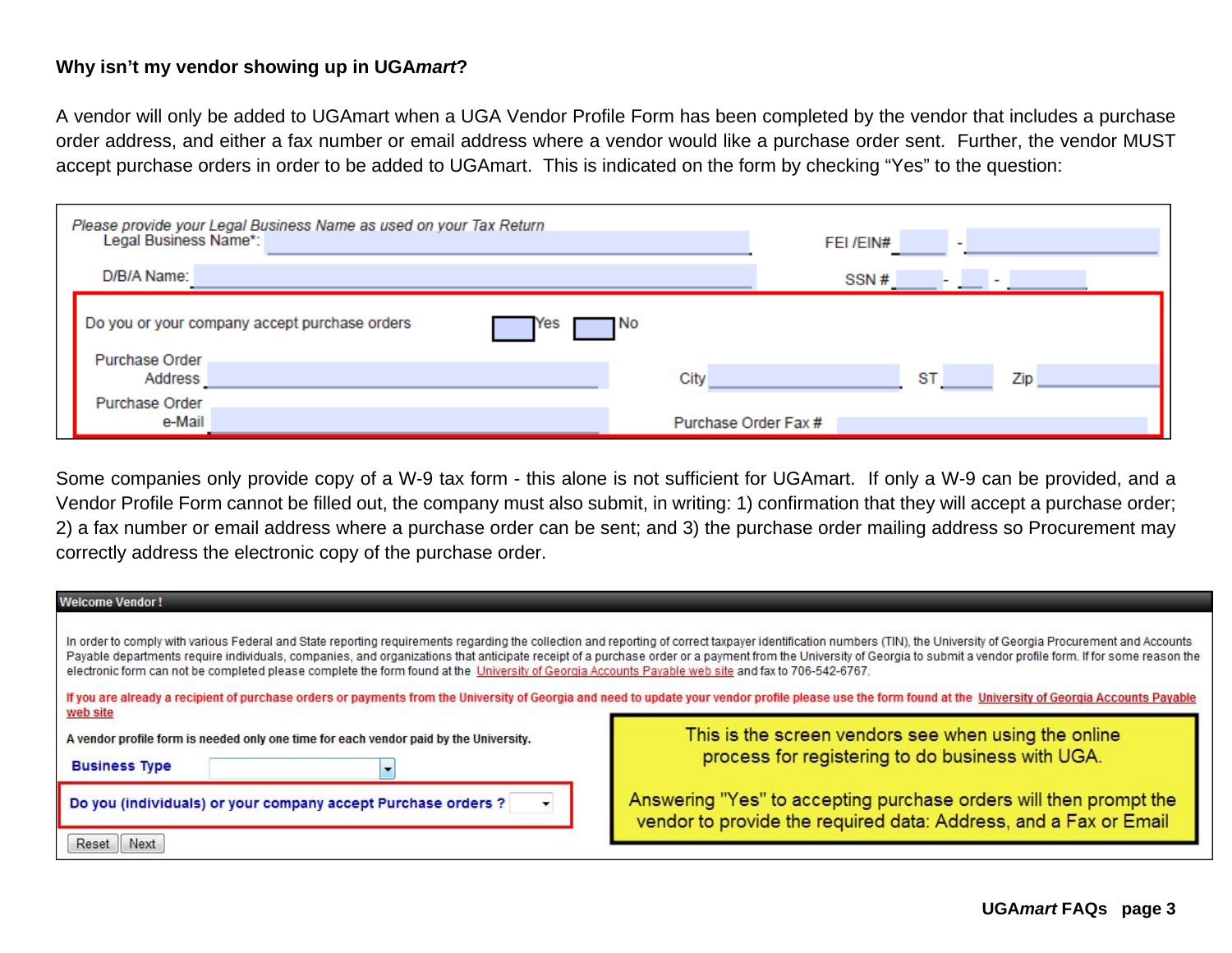# **Why can't I view a particular document (requisition, purchase order, receipt, invoice) in UGA***mart***?**

Most likely, you do not have access to the initiating department's documents within UGAmart. Check the name of the person who initiated the cart/requisition. This person is listed in the General section of the purchase requisition, and is typically the listed Shopper. If you do not share the same home department with this person, or if you have not been granted access to this department, you will not be able to view the order. If there is no Shopper on the order, only a Requisitioner, the Requisitioner is the cart initiator.

| <b>Requisition</b>           |                    | PR Approvals Comments (1) Attachments Histo |                            |   |  |  |  |
|------------------------------|--------------------|---------------------------------------------|----------------------------|---|--|--|--|
| Shipping  <br><b>Summary</b> |                    |                                             | Billing   Accounting Codes |   |  |  |  |
| Hide header                  |                    |                                             |                            |   |  |  |  |
|                              |                    | General                                     |                            | 7 |  |  |  |
| <b>Status</b>                |                    | √ Completed<br>(8/1/2013 4:16 PM)           |                            |   |  |  |  |
| Submitted                    |                    | 8/1/2013 4:12 PM                            |                            |   |  |  |  |
| Cart Name                    |                    | <b>Rainin Test Cart</b>                     |                            |   |  |  |  |
| Description                  |                    | no value                                    |                            |   |  |  |  |
| Purchase Order               |                    | E001067 view   print                        |                            |   |  |  |  |
| Priority                     |                    | Normal                                      |                            |   |  |  |  |
|                              | Requested Delivery |                                             | no value                   |   |  |  |  |
| Ship Via                     |                    | Best Carrier-Best Way                       |                            |   |  |  |  |
| Requisitioner                |                    | Regina Requisitioner                        |                            |   |  |  |  |
| Shopper                      |                    | Skyler Shopper                              |                            |   |  |  |  |
| <b>Buyer</b>                 |                    | 20<br>Bobby Buyer (Jan 2013)                |                            |   |  |  |  |
| <b>Status</b>                |                    | no value                                    |                            |   |  |  |  |

### Helpful Hint:

Even if an account number belonging to your department was used on the cart, you cannot view the cart unless you have access to the cart initiator's home department.

Cart approvals always route to the corresponding department from each account number used on a cart, but visibility of that cart after approval is limited.

If you need to view an order that you do not have access to you must contact the Responsible Person for the department you are trying to access. The Responsible Person must grant you access to their UGAmart documents by contacting Procurement. Procurement keeps the updated list of Responsible Persons for UGAmart – please contact the UGAmart Site Administrator for questions regarding this list.

When a user is granted viewing permission to additional departments' documents in UGAmart, the permission cannot be applied to individual requisitions or purchase orders. Once a user has been granted access to a department in UGAmart, that user has access to view all of that department's UGAmart history. Access cannot be granted by document number.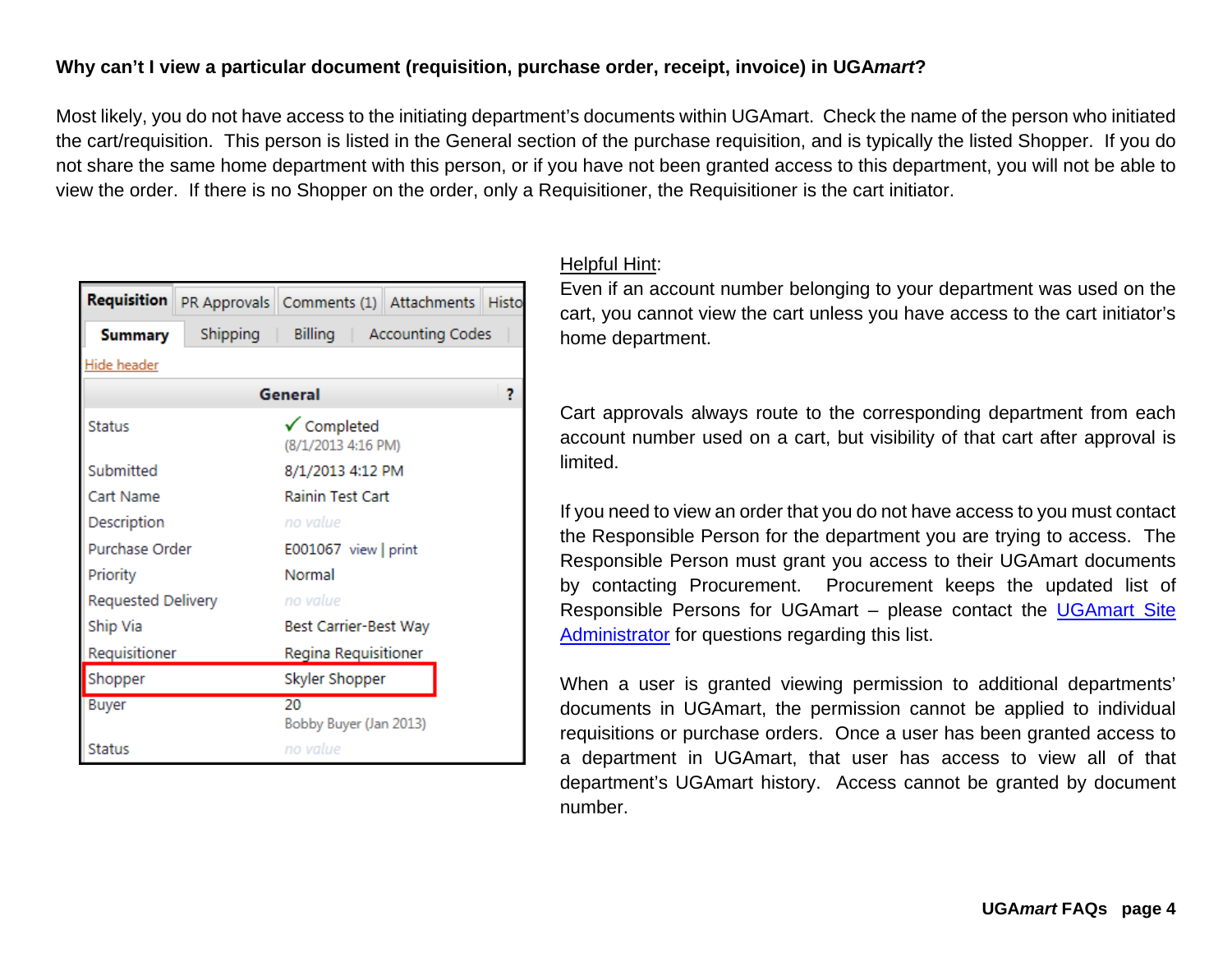# **What activities may I perform in UGA***mart* **with the role(s) I am assigned?**

Here is a chart with some of the basic functions in UGAmart. If additional roles are needed, please contact the Responsible Person for your department, who may approve additional roles by emailing the UGAmart Site Administrator.

|                                                      | Shopper<br>(Default Role) | Receiver | Requisitioner | Approver |
|------------------------------------------------------|---------------------------|----------|---------------|----------|
| Shop for items in catalog<br>and punchout            | Yes                       |          | Yes           | Yes      |
| Create non-catalog items                             | Yes                       |          | Yes           | Yes      |
| Assign a shopping cart                               | Yes                       |          | Yes           | Yes      |
| Add account number and<br>object code to requisition |                           |          | Yes           | Yes      |
| Submit requisitions for<br>approval                  |                           |          | Yes           | Yes      |
| Create receipts                                      |                           | Yes      | Yes           |          |
| Approve requisitions                                 |                           |          |               | Yes      |

The Receiver role is not recommended to be used by itself. The Receiver role is intended to be assigned to a user who already has the Shopper role. The combination of Shopper + Receiver roles allows a user to create a cart and also verify receipt of the items or services when they arrive or have been performed.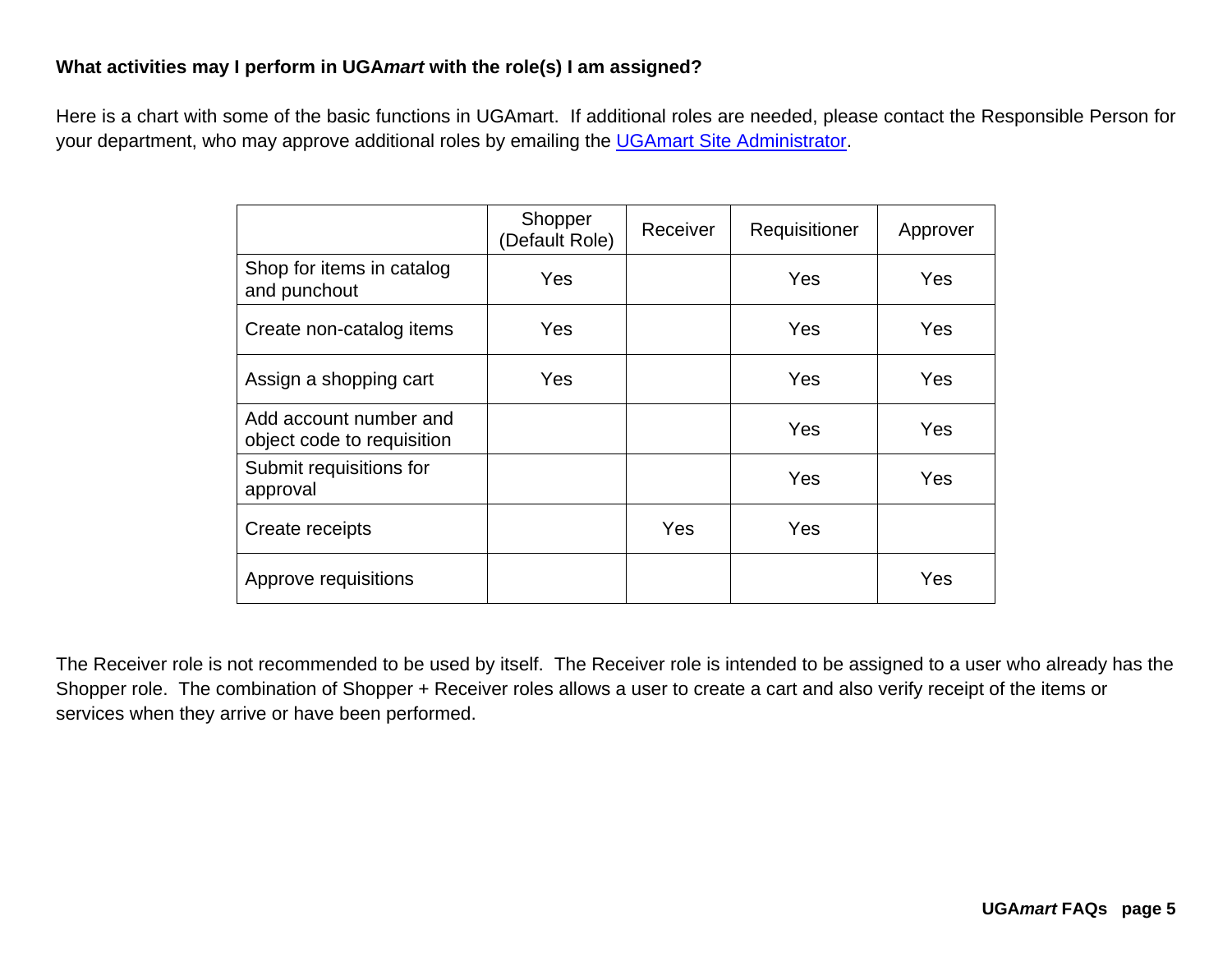## **Why won't the system let me approve this order? (for those with the Approver role)**

Most likely, you "touched" the order before it routed to the Department Approval step. If you acted in the Shopper or Requisitioner capacity before the requisition was submitted for approval, you cannot also approve the order.

The most common cause for this issue: a Requisitioner pressed the "Assign Cart" button instead of the "Submit for Approval" button. "Assign Cart" means you want to assign the cart to a Requisitioner to further review the order. "Submit for Approval" means you want the department approvers to approve the order so it may continue on in the approvals process.

In the below example, if your name is on the left-hand side of the PR Approvals workflow (e.g., UGA Approver and UGA Shopper), you cannot act as an Approver for this requisition.

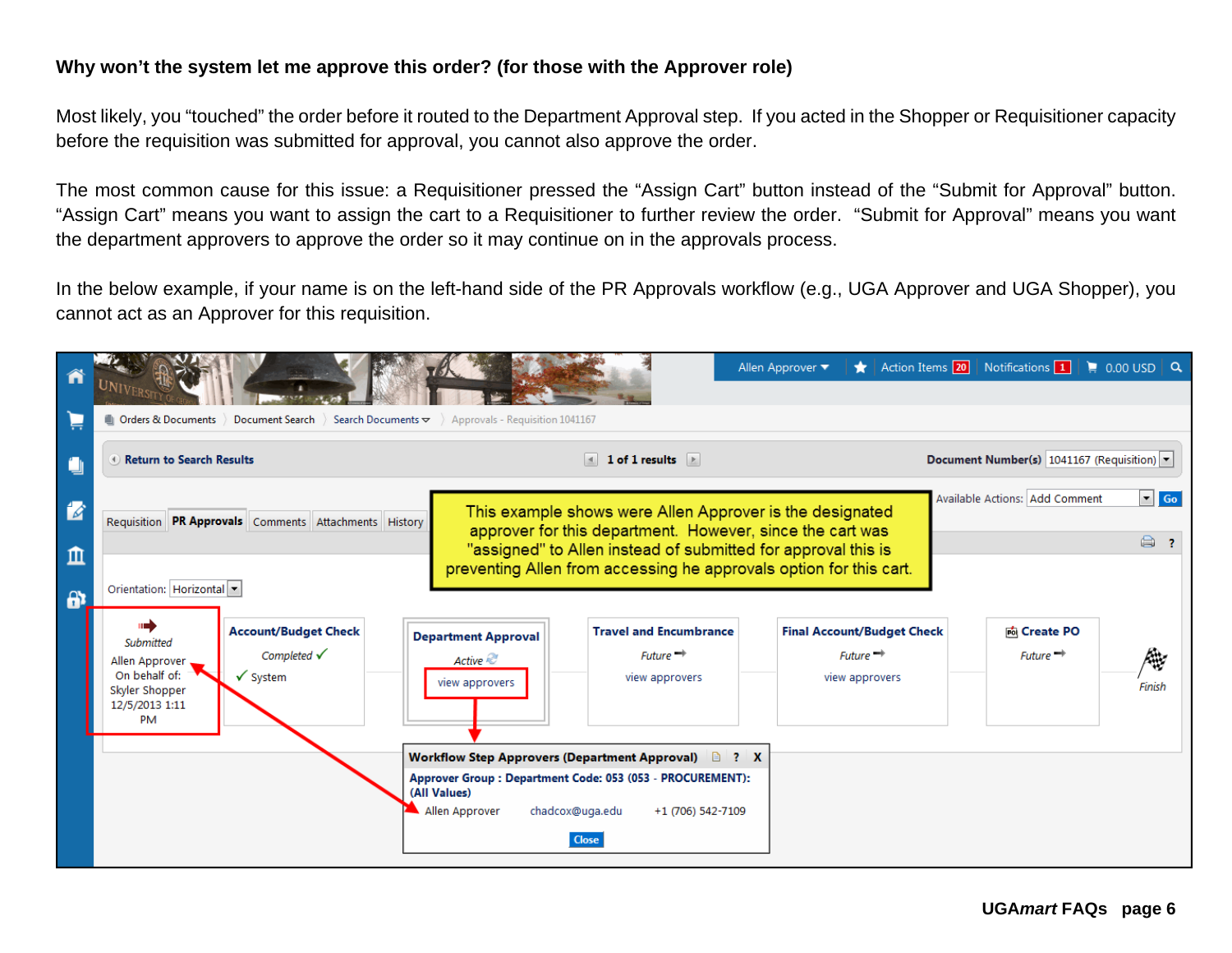# **I need to redo a requisition, but I don't want to type out all those line items again – HELP!**

First, make sure that you have an empty cart. This can be done in several ways. One way is to go to: Shop > My Carts and Orders > View Draft Shopping Carts, and then select "Create Cart".



Now, once you have an empty cart, search as you normally would for the requisition you would like to copy. Select all the line items you would like to copy to a new requisition by selecting the check boxes to the right of each line item. Pull the drop-down box and select "Add to Active Cart". Click Go. The Items will be copied over into your shopping cart.

| <b>Vendor / Line Item Details</b>                                                                     |                        |                                                                  |                           |                                          |                            |         |                                    |   |
|-------------------------------------------------------------------------------------------------------|------------------------|------------------------------------------------------------------|---------------------------|------------------------------------------|----------------------------|---------|------------------------------------|---|
| Hide line details                                                                                     |                        |                                                                  |                           | For selected line items Add To Favorites |                            |         |                                    | ۰ |
| WORLDWIDE MEDICAL PRODUCTS INC THE more info<br><b>Fulfillment Address 1</b>                          |                        | <b>Add To Favorites</b><br>Contract<br><b>Add To Active Cart</b> |                           |                                          |                            |         |                                    |   |
| 2521 Kuser Road, Hamilton, NJ 08691 US                                                                |                        |                                                                  | PO Number<br>Ouote Humber |                                          | 4101                       |         | Add to Draft Cart or Pending PR/PO |   |
| Note: This feature is specific to non-catalog items.<br>Do not use it with Punchout or Catalog items. |                        |                                                                  | PO Clauses<br>no clause   |                                          |                            |         | View/edit by I                     |   |
| <b>Product Description</b>                                                                            |                        | <b>Catalog No</b>                                                |                           | Size / Packaging                         | <b>Unit Price Quantity</b> |         | <b>Ext. Price</b>                  |   |
| MAGic Clamp™ universalplatform for flasks & tube racks <b>D</b><br>1                                  | more info              | 50021169                                                         |                           | ЕΑ                                       | 250.00 1 EA                |         | 250.00 USD                         |   |
|                                                                                                       | Taxable                | ×                                                                |                           | <b>Internal Note</b>                     |                            | no note |                                    |   |
|                                                                                                       | Commodity Code         | no value                                                         |                           | <b>Internal Attachments</b>              |                            |         |                                    |   |
|                                                                                                       | <b>UGA Part Number</b> | no value                                                         |                           | <b>External Note</b>                     |                            | no note |                                    |   |
|                                                                                                       | <b>WCD Code</b>        | no value                                                         |                           | Attachments for vendor                   |                            |         |                                    |   |
|                                                                                                       | <b>B</b> Number        | no value                                                         |                           |                                          |                            |         |                                    |   |
| MAGic Clamp™ magneticclamp, 3000ml Erlenmeyer D<br>2                                                  | more info              | 50021190                                                         |                           | EΑ                                       | 64.00 4 EA                 |         | 256.00 USD                         |   |
|                                                                                                       | Taxable                | ×                                                                |                           | <b>Internal Note</b>                     |                            | no note |                                    |   |
|                                                                                                       | Commodity Code         | no value                                                         |                           | <b>Internal Attachments</b>              |                            |         |                                    |   |
|                                                                                                       | <b>UGA Part Number</b> | no value                                                         |                           | <b>External Note</b>                     |                            | no note |                                    |   |
| <b>WCD Code</b>                                                                                       |                        | no value                                                         |                           | Attachments for vendor                   |                            |         |                                    |   |
|                                                                                                       | <b>B</b> Number        | no value                                                         |                           |                                          |                            |         |                                    |   |
|                                                                                                       |                        |                                                                  |                           |                                          |                            |         |                                    |   |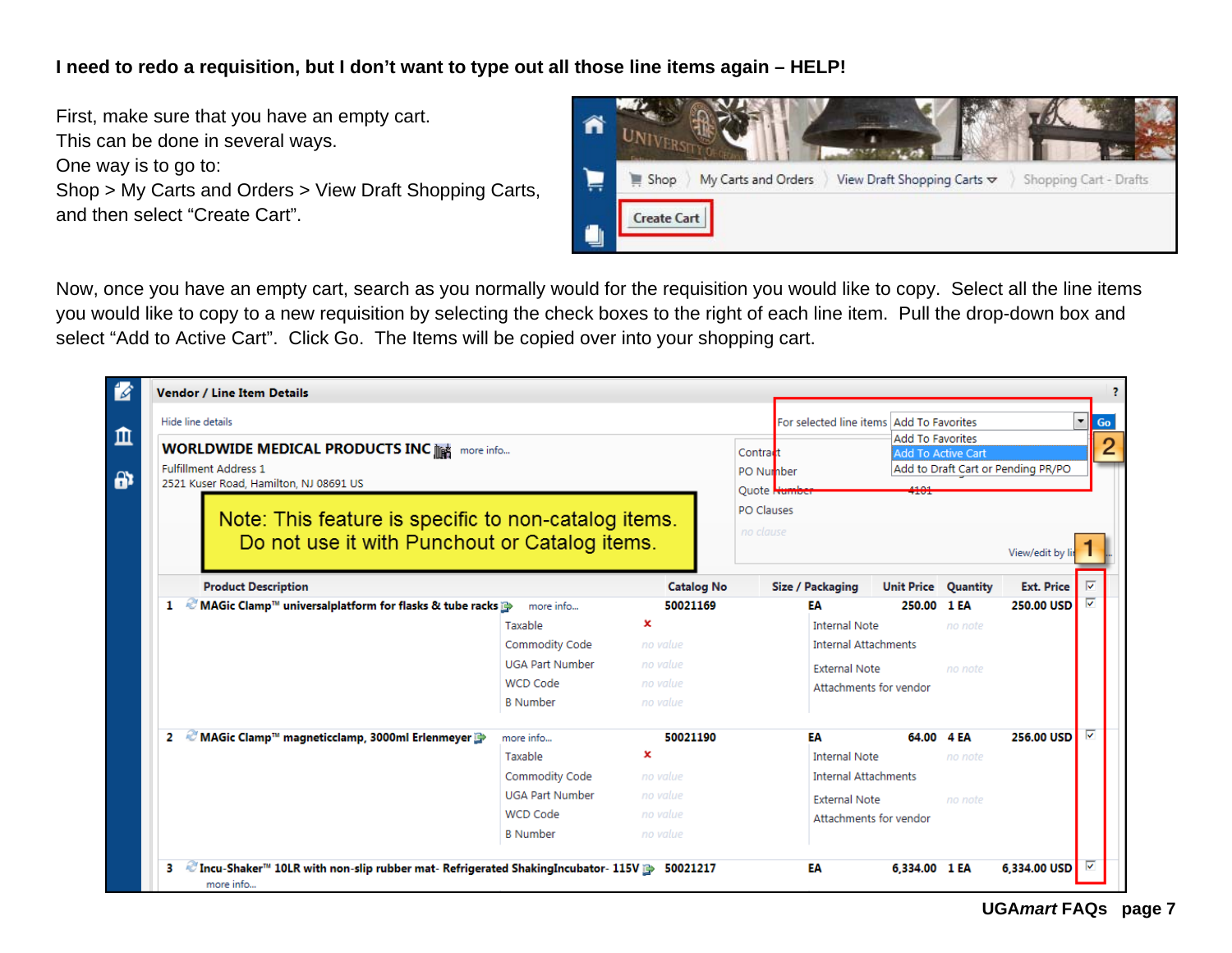# **How do I cancel/reject a requisition that has been sent to me for approval?**

First, make sure the requisition is assigned to you. Pull down the drop-down list in the top right-hand corner of the requisition; select "Reject Requisition" and click Go. A smaller window will open. Here you may enter the reason for rejection, although this field is not mandatory. Click "Reject Requisition." The requisition is rejected. Only those with the Approver role have this functionality. Also, remember that once a requisition is rejected, it cannot be un-rejected.

| Allen Approver $\blacktriangledown$   | $\bigstar$ Action Items 20<br>Notifications 2                                     | $\parallel$ 0.00 USD Q                                                                      |                  |                                                                                                                                                                                                                                                                                        |
|---------------------------------------|-----------------------------------------------------------------------------------|---------------------------------------------------------------------------------------------|------------------|----------------------------------------------------------------------------------------------------------------------------------------------------------------------------------------------------------------------------------------------------------------------------------------|
| $\mathsf{esults}$<br><b>Approvals</b> | Available Actions: Approve/Complete & Show Next                                   | Requisition Number(s) $1059323$ $\rightarrow$                                               | Go               |                                                                                                                                                                                                                                                                                        |
| ş.<br>١g                              | Place on Hold<br><b>Add Comment</b><br>Add Notes to History<br>Reject Requisition | Approve/Complete & Show Next<br>Complete Step(Approve or Reject)<br>Return to Shared Folder | Ŧ.<br>tions<br>2 | $2 \times$<br><b>Reject Requisition</b><br>WARNING: You are about to reject ALL lines on this<br>requisition. Once a PR is rejected, it cannot be reinstated.<br>Click Reject Requisition or Cancel to leave the PR unchanged.<br>PR Reject Reason<br>Enter reason for rejection here. |
|                                       |                                                                                   |                                                                                             |                  | 968 characters remaining<br>expand   clear<br>Characters beyond the limit are not saved, i.e., the note is<br>truncated. Once the note is attached, it is accessible from the<br>History tab of the document.<br><b>Reject Requisition</b><br>Cancel<br><b>Locaupting Data</b>         |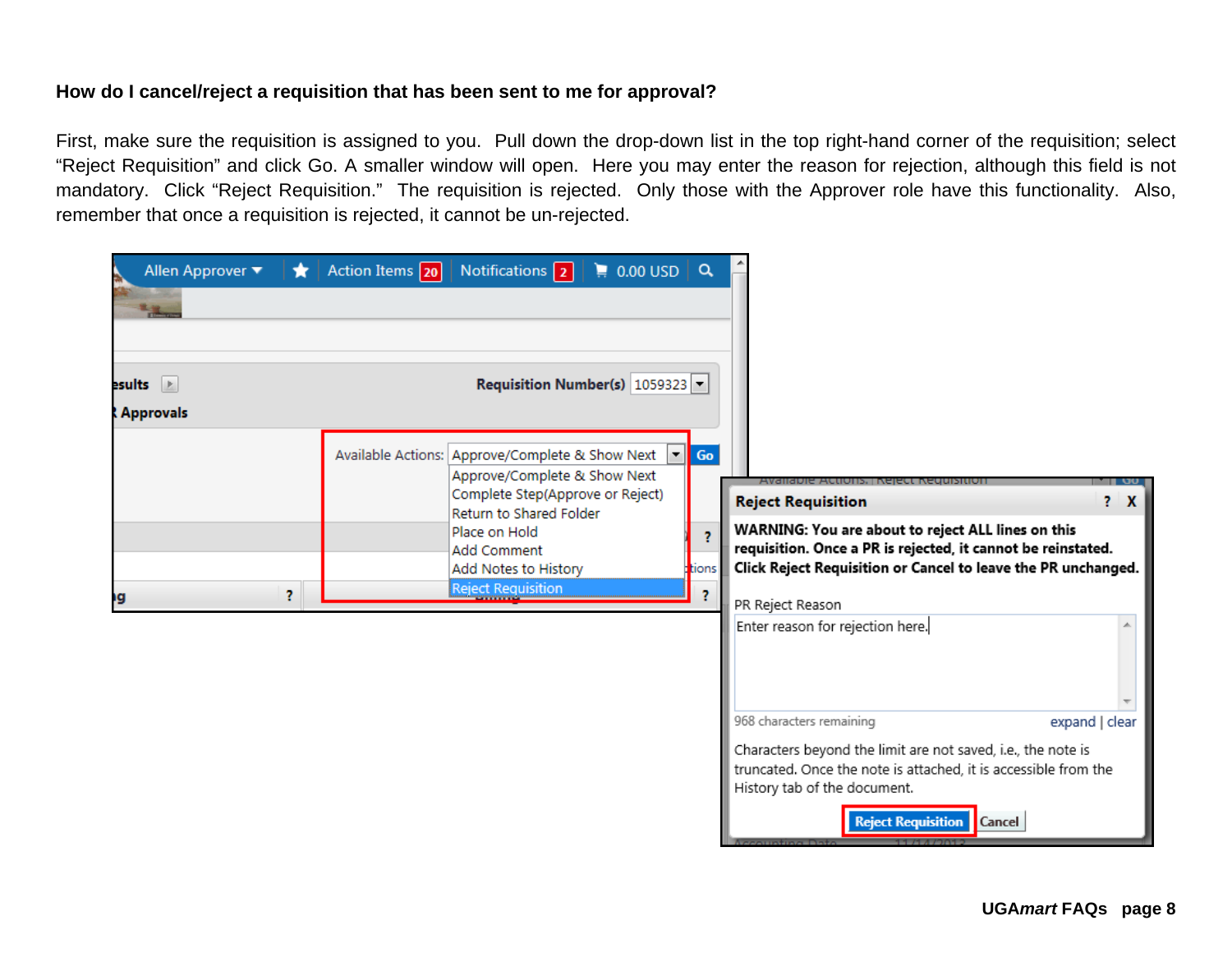# **What is the status of my requisition?**

At any time during the procurement process, you may open up a pending requisition to check the status by clicking the PR Approvals tab on the requisition. The workflow steps shown must each be taken before the purchase order can be issued. Keep in mind that every PR approval workflow may be different depending on many factors. For example, if the account being used is a grant account, the PR must also travel through Contracts & Grants for approval. The example shown below is a simple and very basic workflow process.



When your requisition reaches Procurement, you may check the status by first looking in the "Cart Name" field of the PR. Procurement staff utilizes the "Cart Name" field as a way to communicate where the PR is in the procurement step approval process. In this example, the buyer has indicated the most recent activity on the PR. The immigration and security form has been requested from the vendor.

If the "Cart Name" field is blank or if you have further questions regarding the status, you may always leave a comment for the buyer assigned to the requisition. The Procurement staff member can be found in the "Buyer" field on the requisition.

| Requisition             |          | PR Approvals   Comments (4)   Attachments (3) |                                                              | History |  |  |  |
|-------------------------|----------|-----------------------------------------------|--------------------------------------------------------------|---------|--|--|--|
| <b>Summary</b>          | Shipping | Billing                                       | <b>Accounting Codes</b>                                      | Vend    |  |  |  |
| Hide header             |          |                                               |                                                              |         |  |  |  |
|                         |          | General                                       |                                                              | 7       |  |  |  |
| <b>Status</b>           |          | Pendina                                       | <b>Buyer Assigned</b>                                        |         |  |  |  |
| Submitted               |          |                                               | 11/12/2013 9:30 AM                                           |         |  |  |  |
| Cart Name               |          |                                               | Requested Immigration Form<br>11/12/13; 2013-11-11 makins 02 |         |  |  |  |
| <b>Cart Description</b> |          | no value                                      |                                                              |         |  |  |  |
| Priority                |          | Normal                                        |                                                              |         |  |  |  |
| Requested Delivery      |          | no value                                      |                                                              |         |  |  |  |
| Ship Via                |          |                                               | Best Carrier-Best Way                                        |         |  |  |  |
| Requisitioner           |          |                                               | Melissa Archer                                               |         |  |  |  |
| Buyer                   |          | 26<br>Charles Nixon                           |                                                              |         |  |  |  |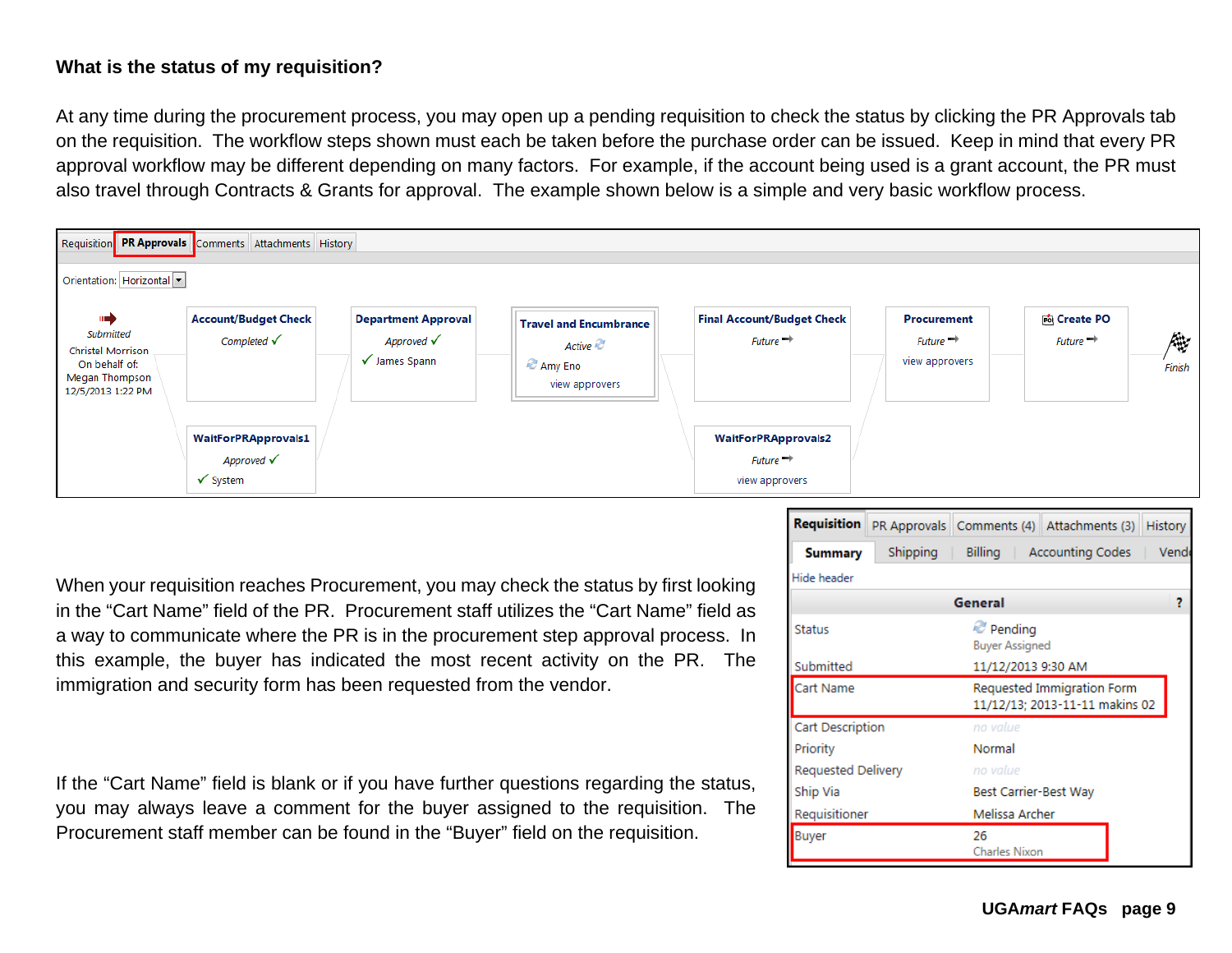## **The final invoice has been paid. How do I unencumber funds from the PO and return them to my account?**

Open the purchase order and add a comment for a representative of Accounts Payable. Indicate the amount to be unencumbered.



#### **I left a comment in UGA***mart***. Why hasn't anyone responded?**

Ensure that when leaving a comment, you have selected the check box next to each person's name who you want to receive an email notification that the comment was added. If you do not select anyone to receive the email notification, then no one will be notified. Although the comment will be still be added, no one will see it until they pull up the document in UGAmart.

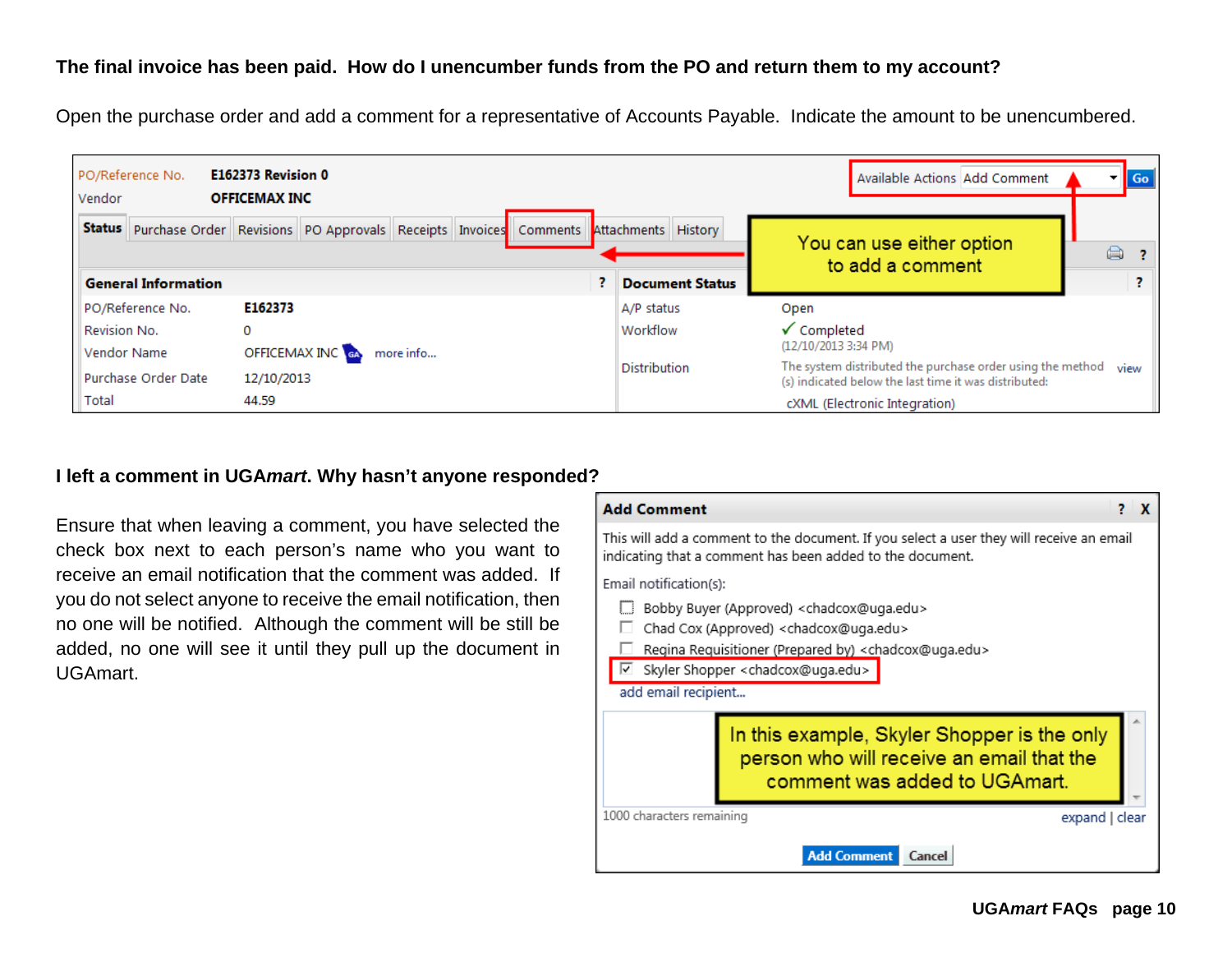# **When a comment is sent to a user who is away, is there any way to have UGA***mart* **send an auto out-of-office reply?**

Currently, there is not an auto-reply feature in UGAmart. We are hopeful that this may be something SciQuest implements in a future upgrade. In the meantime users can set up a rule within their email system to *Forward* emails to someone else while they are away from the office.

The screenshots below are from Microsoft Outlook.

| $\mathbf{x}$<br><b>Create Rule</b>                                                                                                                                                  |                                                                                                                                                                                                                  |
|-------------------------------------------------------------------------------------------------------------------------------------------------------------------------------------|------------------------------------------------------------------------------------------------------------------------------------------------------------------------------------------------------------------|
| When I get e-mail with all of the selected conditions<br>From procure@uga.edu<br>V Subject contains<br>Comment added to<br>Sent to<br>me only<br>$\blacksquare$<br>Do the following | All email notifications from UGA mart start with the<br>subject line "Comment added to". Use this rule to<br>then forward your emails to one or more individuals<br>so they can take action during your absence. |
| Display in the New Item Alert window<br>Windows Notify.wav<br>Play a selected sound:<br>п<br>Browse                                                                                 |                                                                                                                                                                                                                  |
| Move the item to folder:<br>Select Folder<br>Select Folder                                                                                                                          | Step 2: Edit the rule description (click an underlined value)                                                                                                                                                    |
| Advanced Options<br>Cancel<br>OK                                                                                                                                                    | Apply this rule after the message arrives<br>with Comment added to in the subject<br>forward it to people or public group                                                                                        |

Do not use the Reply option because that will send your email to the **procure@uga.edu** email address.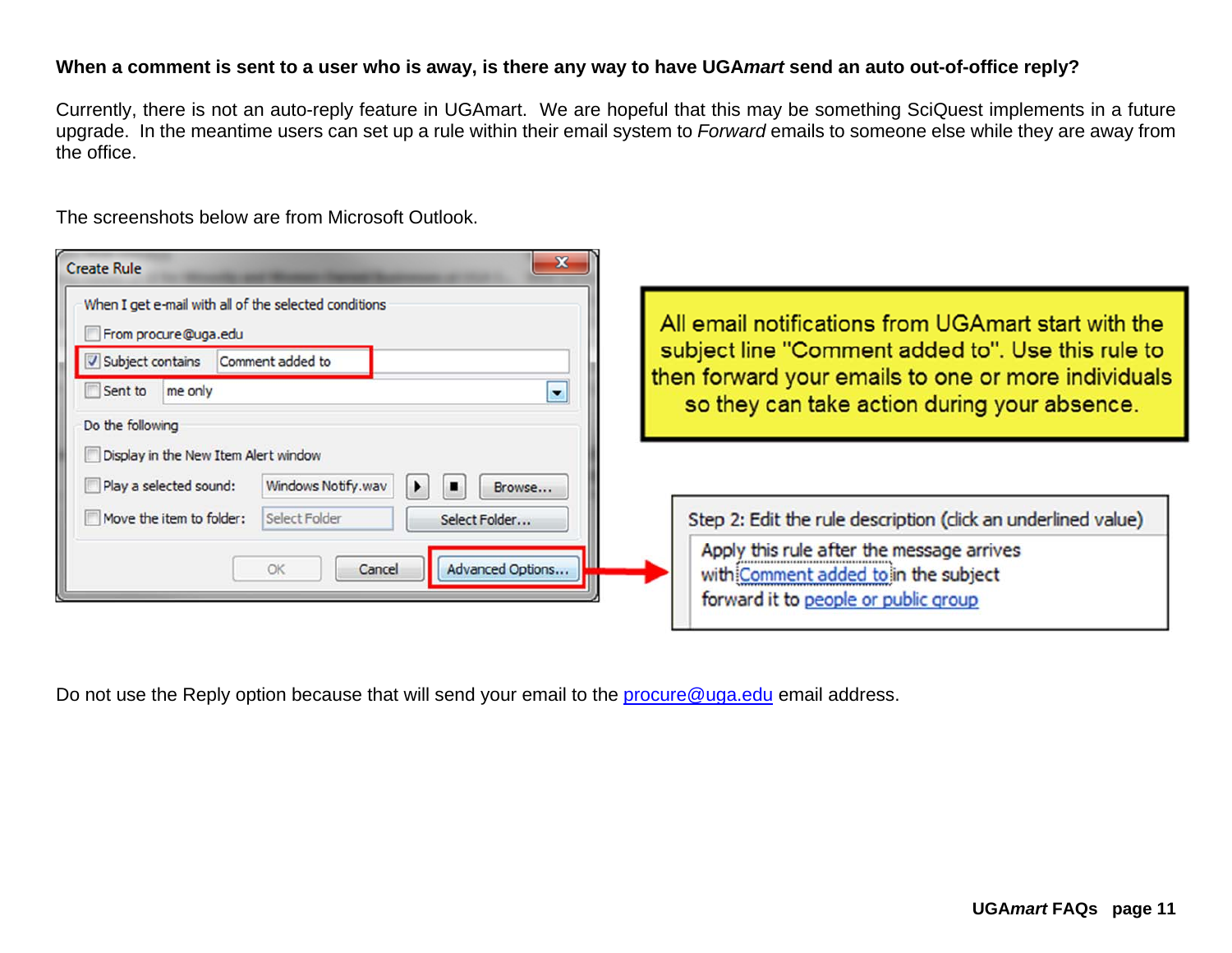# **Is payment information (check number and check date) viewable in UGA***mart***?**

Yes. Check number and check date are displayed in the "Payment Information" box on each invoice within UGAmart.

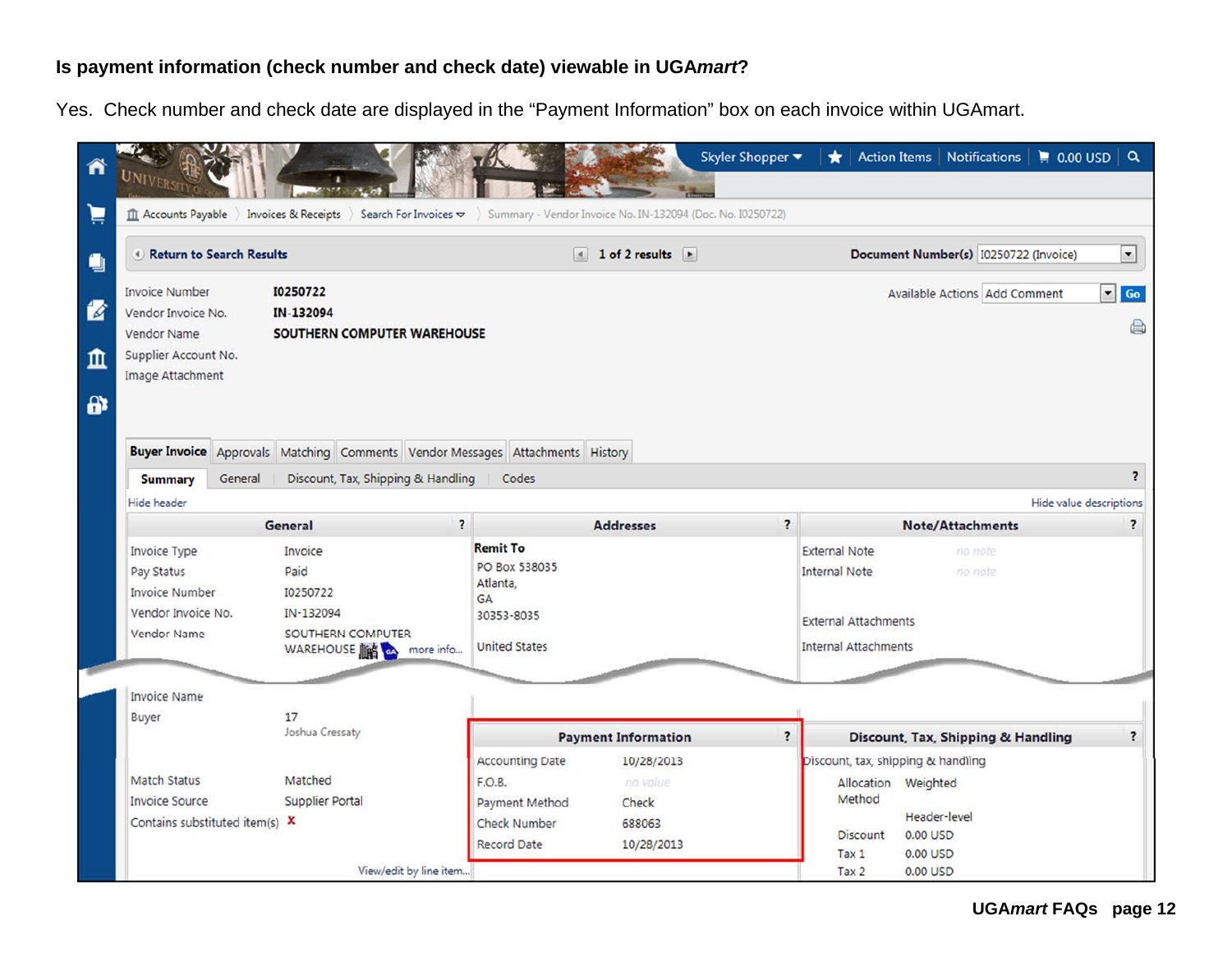# **Could you create a "reference guide" with step-by-step instructions on how to do a quantity receipt?**

Log into UGAmart.

In the top right hand corner, make sure the Quick Search field is defaulted to Purchase Order Number. In the box to the right of that field, enter the applicable PO number. Click the search icon.

Your search will redirect you to the PO status screen for your purchase order.

From the available actions drop down (far right under the Action Items and Notifications area) select "Create Quantity Receipt." Click "Go." Your selection will redirect you to the New Quantity Receipt page.

Under Header Information, enter the receipt date (click on the calendar). Packing slip no. is not a required field, but entering the information is a best practice. Other delivery information can be added as well, such as carrier, etc. Attachments can also be uploaded in the Header section in the event that you wanted to attach the packing slip, etc.

The receipt lines section will return the items on your PO. Scroll over to the right and update the quantity field to the quantity that you received. Leave the line status defaulted to received. If a line item is appearing that was not included on the shipment, you can select remove line here and it will remove the line from this receipt only. Removing an item from a receipt does not cancel the item from the order.

When you have updated the quantities, review the receipt and make sure everything is correct. When you are ready to submit, click the "Complete" button.

Click here to view the UGAmart receiving demo or Click here to see a list of all the UGAmart training demos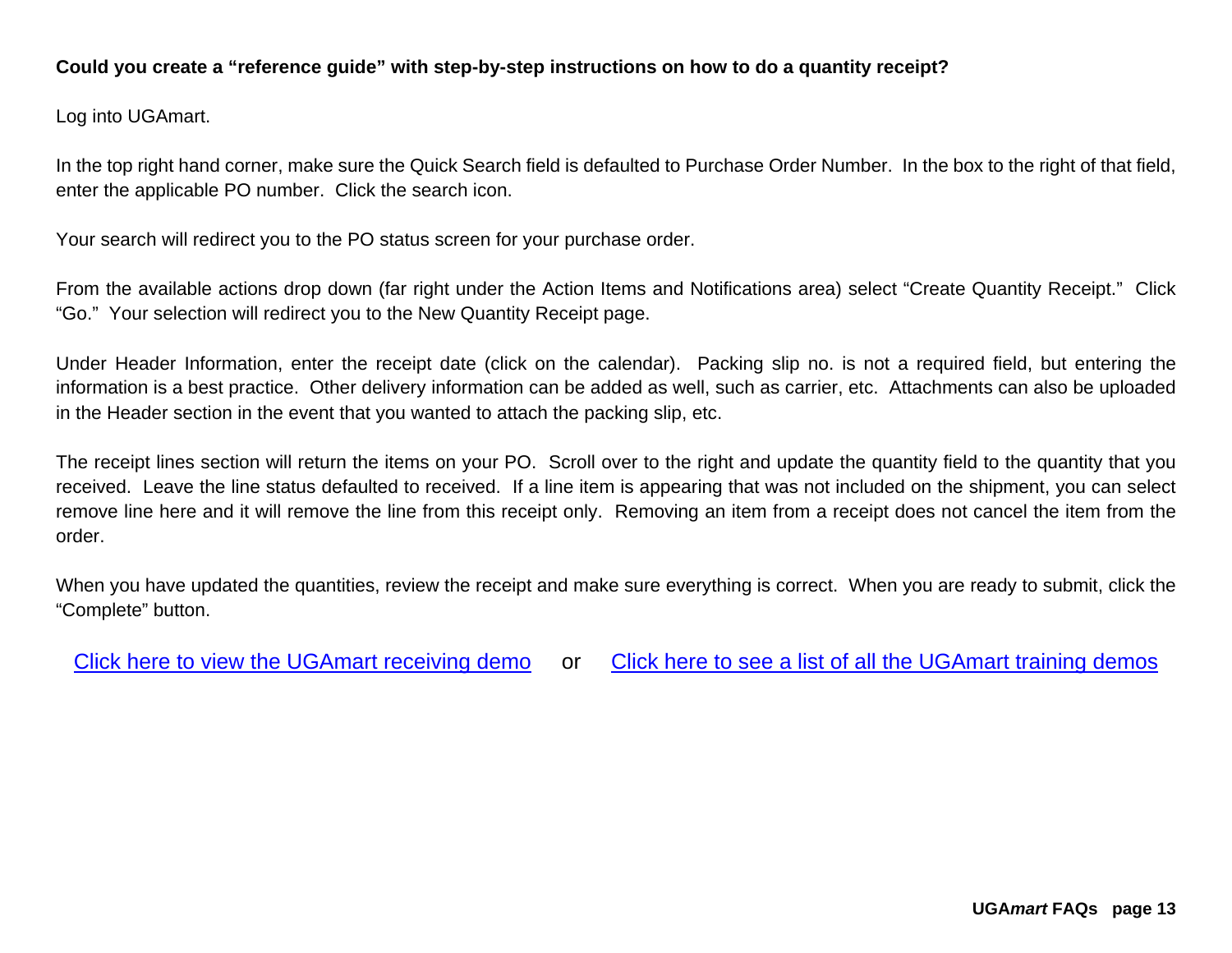# **Could you create a "reference guide" with step-by-step instructions on how to return an item?** (Last Updated on 11/28/2016)

Log into UGAmart.

In the top right hand corner, make sure the Quick Search field is defaulted to Purchase Order Number. In the box to the right of that field, enter the applicable PO number. Click the search icon.

From the available actions drop down (far right under the Action Items and Notifications area) select "Create Quantity Receipt." Click on "Go." Your selection will redirect you to the New Quantity Receipt page.

Under Header Information, enter the date that you are returning the items (click on the calendar.) You can also enter carrier information under the Delivery section for tracking the return of the item.

Next scroll down to the Receipt Lines section.

Remember, the draft receipt will automatically populate with all outstanding line items and quantities on the purchase order. Users will need to update the quantities accordingly for all PO line items.

Go to your line item that you are returning. Update the quantity to the quantity being returned. Under line status, click on the drop down menu and select "Returned." Utilizing the "Returned For" drop down menu, select why you are returning the item. Enter the applicable RMA No. information. Each line item also provides you with the opportunity to add attachments if you have documents that are associated with the return. Remove any other PO items that are not applicable to the return. This can be done by clicking on the "Remove Line" button on that particular line item.

When you have updated all the applicable information and reviewed the document, click on the "Complete" button.

\*\*If you are returning an item and expecting replacements, be sure to add comments to the purchase order so Procurement, Accounts Payable, and Mail & Receiving Services are aware. Comments should be sent to Dwayne Weaver in Mail & Receiving Services and to Procurement (by either selecting the buyer who processed the PO or searching for the buyer who is responsible for that commodity via Procurement Commodity Assignments.)

Click here to view the UGAmart receiving demo or Click here to see a list of all the UGAmart training demos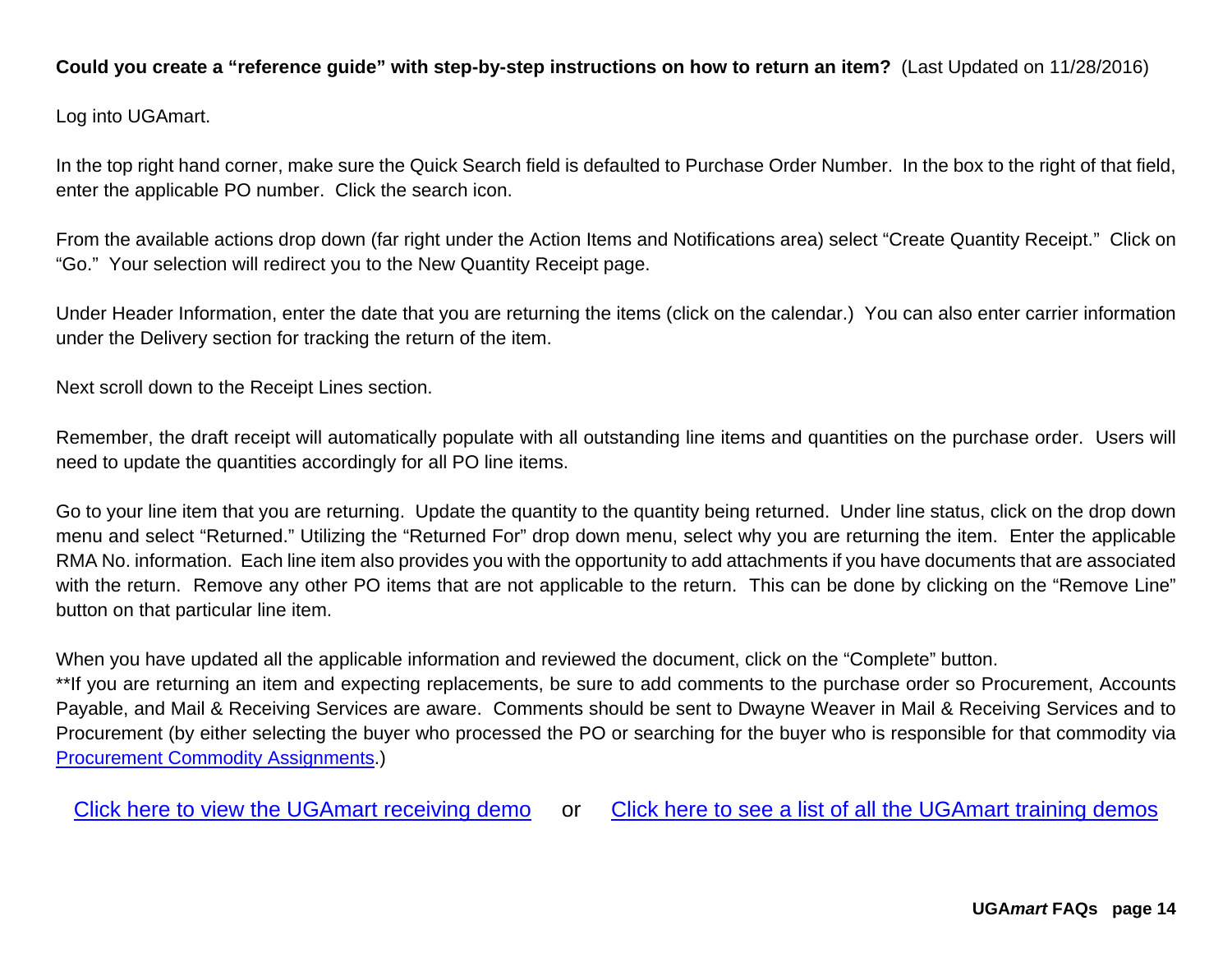### **How should I notify Accounts Payable that I have received an invoice?**

If a departmental user receives an invoice directly, they should scan the invoice into their computer and save the image. The user should log into UGAmart, and scroll down to the "Important Information" section on the bottom left of the home page. Users should open the Accounts Payable Contact Information document to see what payment processor to assign the invoice to. Users should search for the applicable PO and click on the "Comments" tab. The invoice image can be uploaded as a comment. Users should search for the appropriate AP processor to add as the recipient of the comment/image.

#### **Who should I call to follow up on an unpaid invoice?**

Users should log into UGAmart, and scroll down to the "Important Information" section on the bottom left of the home page. Users should open the Accounts Payable Contact Information document to see which payment processor would handle the particular vendor in question. The Accounts Payable website also contains a list of responsibilities for each employee and can be viewed at: http://www.busfin.uga.edu/accounts\_payable/apstaff.htm

#### **How do I know when to do a quantity receipt and when to do a cost receipt?**

Cost receipts are generally used when services are being rendered; for example, if you have a consulting agreement that is encumbered. You have a certain amount that is encumbered for fees for services rendered and another amount for reimbursable expenses. When you process receipts for this order, you will want to do cost receipts since you will be authorizing Accounts Payable a specific amount to pay and there are no true quantities associated with the line items.

# **If a purchase order is set up for delivery to Mail & Receiving Services, but it gets directly delivered to our department, what should we do?** (Last Updated on 11/28/2016)

Please email Dwayne Weaver at Idweaver@uga.edu in Mail & Receiving Services. A representative of Mail & Receiving Services will create the receipt for the purchase order.